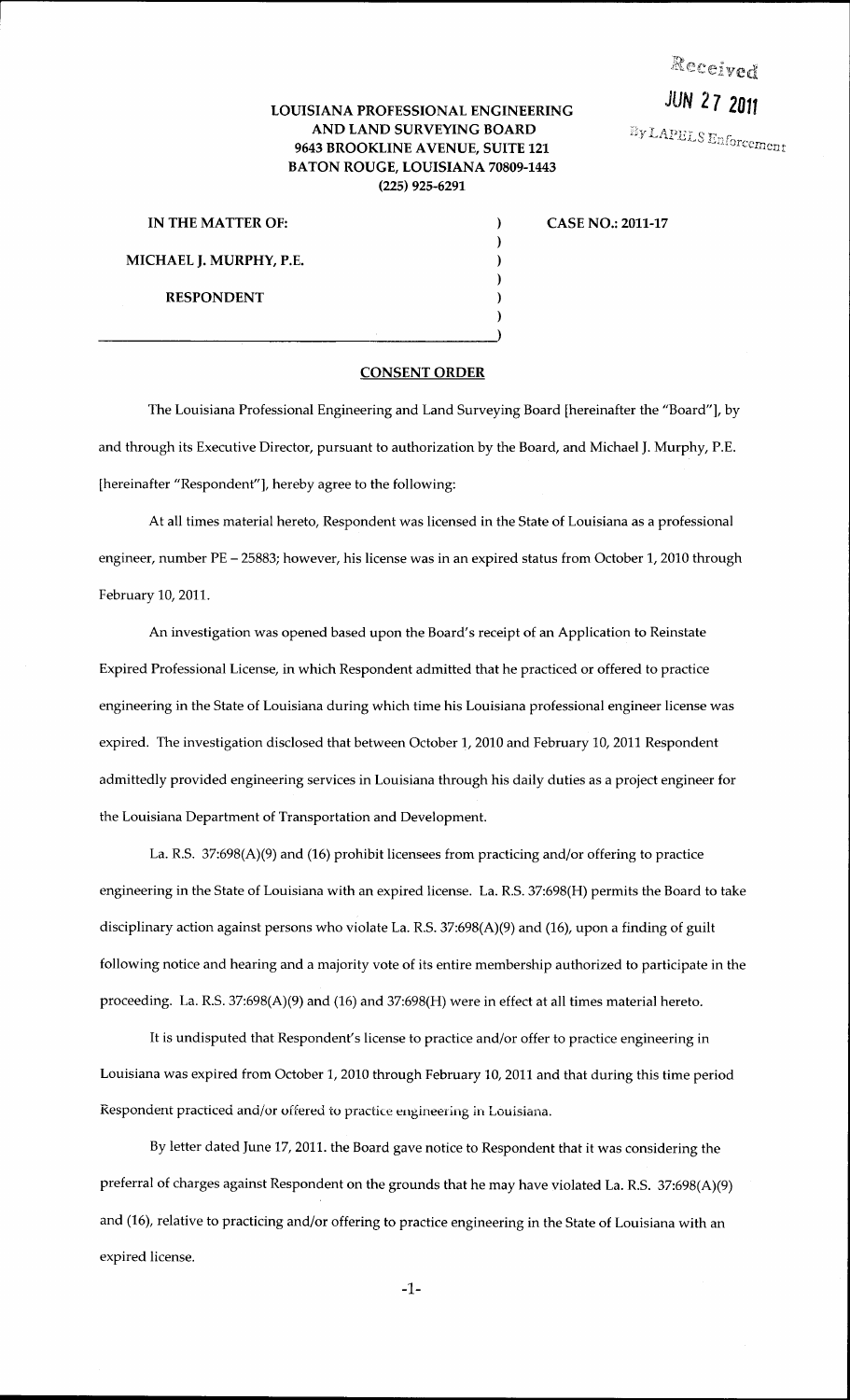Wishing to dispense with the need for further disciplinary action and to conclude the instant proceeding without further delay and expense, for the purpose of this proceeding only, Respondent and the Board do hereby enter into this Consent Order, in which Respondent of his own free will consents to the issuance of a Consent Order by the Board, wherein Respondent agrees to (a) pay a fine of two hundred fifty (\$250.00) dollars, (b) pay administrative costs of three hundred forty two and 62/100 (\$342.62) dollars, (c) successfully complete the Board's online Louisiana Laws and Rules Quiz, and (d) the publication of this Consent Order on the Board's website and a summary of this matter in the Board's official journal, the Louisiana Engineer and Surveyor Journal, and the reporting of this matter to the National Council of Examiners for Engineering and Surveying (NCEES), identifying Respondent by name.

Respondent admits to violations of the referenced laws and/or rules regarding the practicing of and/or offering to practice engineering in the State of Louisiana with an expired license. Respondent acknowledges awareness of said laws and/or rules and states that he will comply with all applicable laws and rules henceforth. Respondent has been advised of his right to be represented by counsel before the Board and/or to appear at any hearing personally or by counsel and present witnesses and evidence in his own behalf, and he hereby waives this right and his right to appeal; and he states affirmatively that he has been afforded all administrative remedies due him under the law.

Therefore, in consideration of the foregoing and by signing this Consent Order, Respondent does hereby waive his right to a hearing before the Board, to the presenting of evidence and witnesses in his behalf, to Findings of Fact and Conclusions of Law in this case, and to judicial review of this Consent Order.

Respondent hereby represents (a) that he fully understands the meaning and intent of this Consent Order, including but not limited to its final and binding effect, (b) that he has voluntarily entered into this Consent Order and that no other promise or agreement of any kind has been made to or with him by any person whatsoever to cause the execution of this instrument and (c) that the sanctions set forth in this Consent Order do not prevent the Board from taking further disciplinary or enforcement action against Respondent on matters not specifically addressed in this Consent Order.

WHEREFORE, the Louisiana Professional Engineering and Land Surveying Board and Respondent agree that:

1. Respondent shall pay a fine of two hundred fifty (\$250.00) dollars, which shall be tendered to the Board by certified check payable to the Board, due upon the signing of this Consent Order; and

-2-